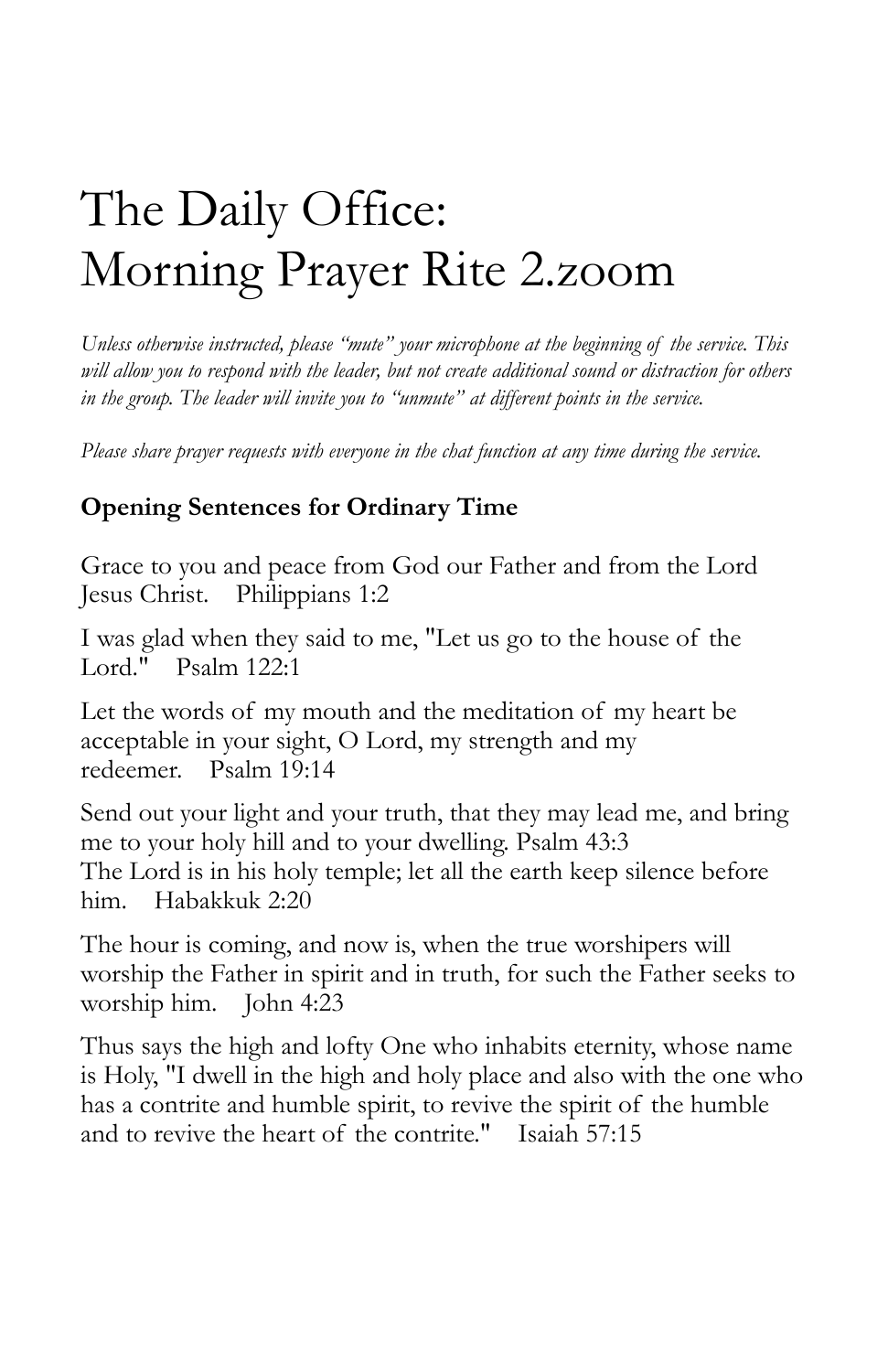## **Confession of Sin**

*Officiant* Let us confess our sins against God and our neighbor.

#### *Silence may be kept.*

*Officiant and People (Apart from the officiant, all please"mute)*

Most merciful God, we confess that we have sinned against you in thought, word, and deed, by what we have done, and by what we have left undone. We have not loved you with our whole heart; we have not loved our neighbors as ourselves. We are truly sorry and we humbly repent. For the sake of your Son Jesus Christ, have mercy on us and forgive us; that we may delight in your will, and walk in your ways, to the glory of your Name. Amen.

#### *The officiant alone says*

Almighty God have mercy on us, forgive us all our sins through our Lord Jesus Christ, strengthen us in all goodness, and by the power of the Holy Spirit keep us in eternal life. *Amen.*

# The Invitatory and Psalter

| Officiant | Lord, open our lips.                      |
|-----------|-------------------------------------------|
| People    | And our mouth shall proclaim your praise. |

#### *Officiant and People*

Glory to the Father, and to the Son, and to the Holy Spirit: as it was in the beginning, is now, and will be for ever. Amen.

*Either the Venite or Jubilate may be said, preceded & followed by this antiphon:*

| <i>Officiant</i> | The earth is the Lord's for he made it: |
|------------------|-----------------------------------------|
| People           | Come let us adore him.                  |

## 2 *Daily Office 2.zoom (Ordinary Time)*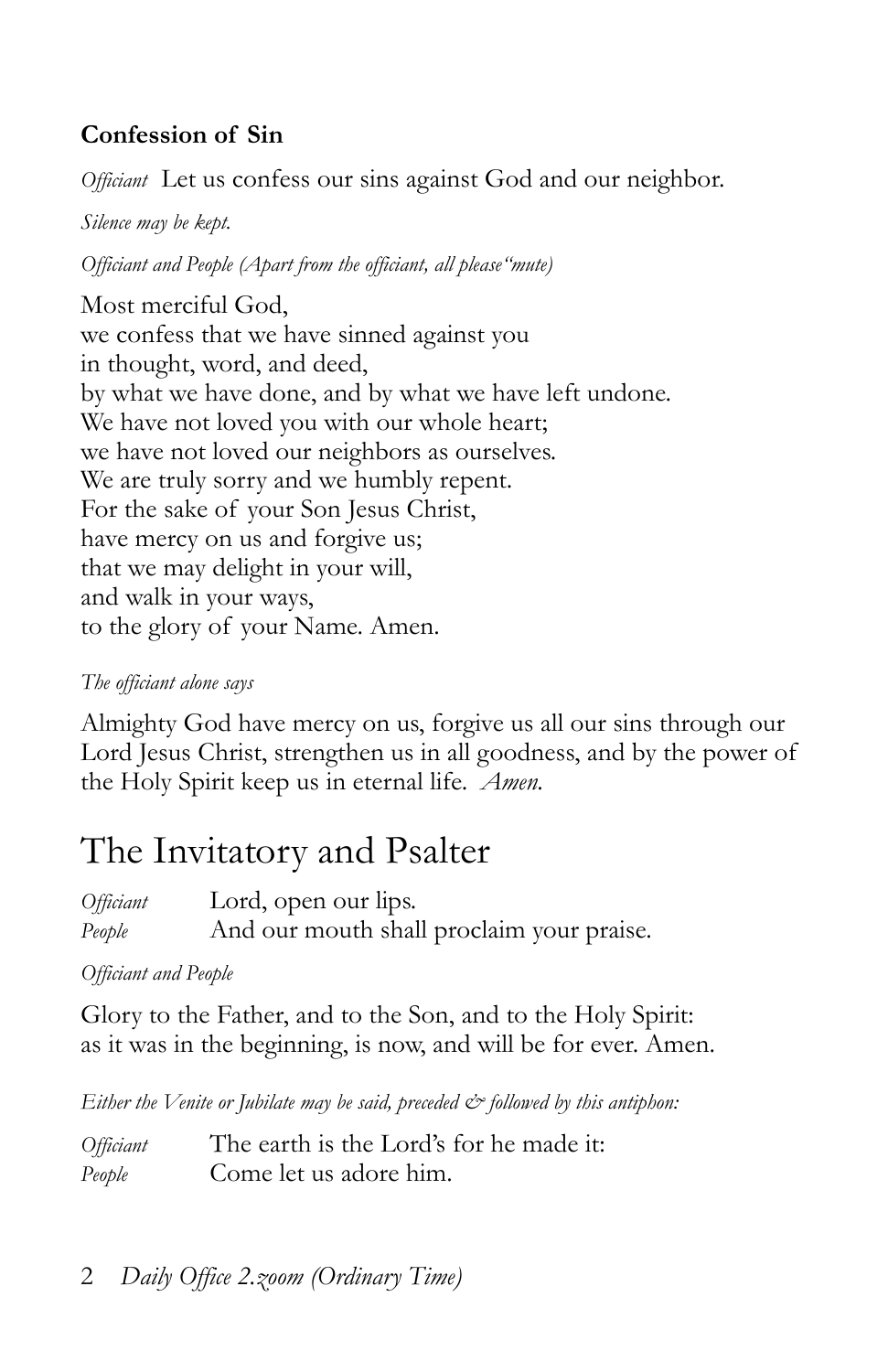#### **Venite** *Psalm 95*

Come, let us sing to the Lord; \* let us shout for joy to the Rock of our salvation. Let us come before his presence with thanksgiving \* and raise a loud shout to him with psalms. For the Lord is a great God, \* and a great King above all gods. In his hand are the caverns of the earth, \* and the heights of the hills are his also. The sea is his, for he made it, \* and his hands have molded the dry land. Come, let us bow down, and bend the knee, \* and kneel before the Lord our Maker. For he is our God, and we are the people of his pasture and the sheep of his hand. \* Oh, that today you would hearken to his voice!

#### **Jubilate** *Psalm 100*

Be joyful in the Lord, all you lands; \* serve the Lord with gladness and come before his presence with a song. Know this: The Lord himself is God; \* he himself has made us, and we are his; we are his people and the sheep of his pasture. Enter his gates with thanksgiving; go into his courts with praise; \* give thanks to him and call upon his Name. For the Lord is good; his mercy is everlasting; \* and his faithfulness endures from age to age.

| <i>Officiant</i> | The earth is the Lord's for he made it: |
|------------------|-----------------------------------------|
| People           | Come let us adore him.                  |

## **The Appointed Psalm**

*At the end of the Psalm is said:*

Glory to the Father, and to the Son, and to the Holy Spirit: \* as it was in the beginning, is now, and will be for ever. Amen.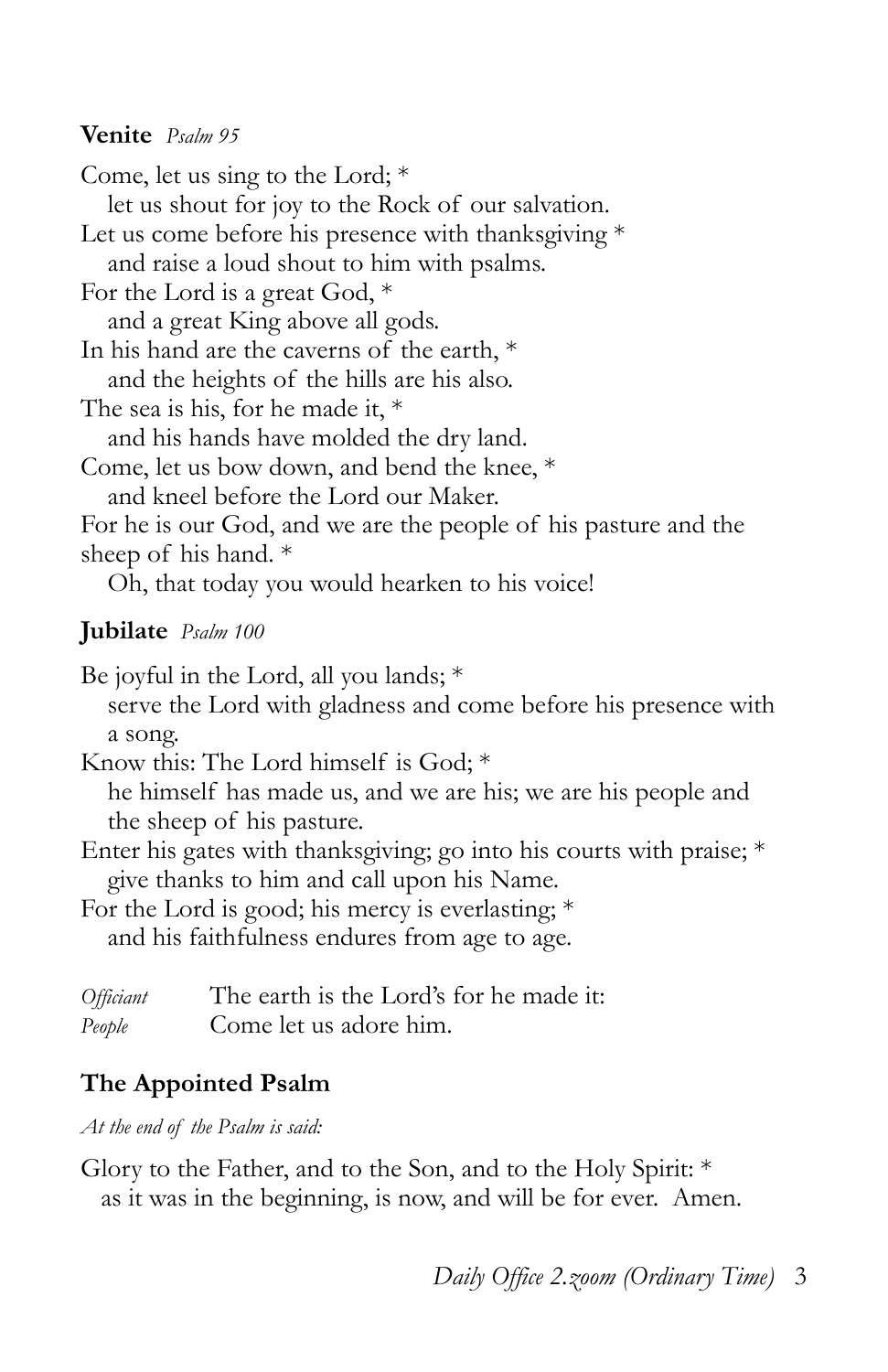# The Lessons & Canticles

*After each Lesson the Reader may say*

*Officiant* The Word of the Lord. *People* Thanks be to God.

#### **The First Song of Isaiah (12:2-6)** *Ecce, Deus*

Surely, it is God who saves me; \* I will trust in him and not be afraid. For the Lord is my stronghold and my sure defense, \* and he will be my Savior. Therefore you shall draw water with rejoicing \* from the springs of salvation. And on that day you shall say, \* Give thanks to the Lord and call upon his Name; Make his deeds known among the peoples; \* see that they remember that his Name is exalted. Sing the praises of the Lord, for he has done great things, \* and this is known in all the world. Cry aloud, inhabitants of Zion, ring out your joy, \* for the great one in the midst of you is the Holy One of Israel. **A Song of Praise** *Benedictus es, Domine Song of the Three Young Men, 29-34* Glory to you, Lord God of our fathers; \* you are worthy of praise; glory to you. Glory to you for the radiance of your holy Name; \* we will praise you and highly exalt you for ever. Glory to you in the splendor of your temple;  $*$  on the throne of your majesty, glory to you. Glory to you, seated between the Cherubim; \*

we will praise you and highly exalt you for ever.

Glory to you, beholding the depths;  $*$ 

in the high vault of heaven, glory to you.

Glory to you, Father, Son, and Holy Spirit; \* we will praise you and highly exalt you for ever.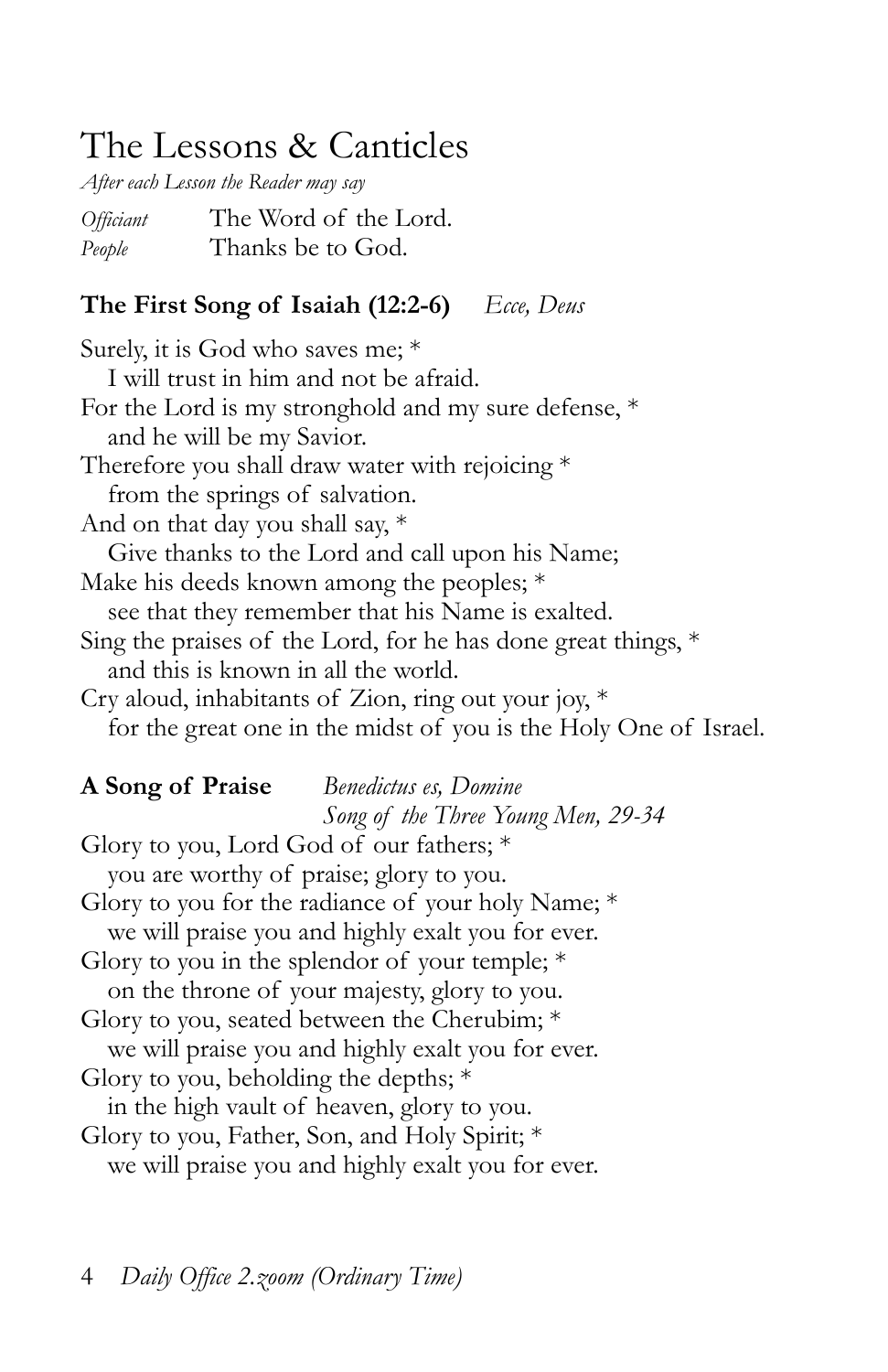You are God: we praise you; You are the Lord; we acclaim you; You are the eternal Father: All creation worships you. To you all angels, all the powers of heaven, Cherubim and Seraphim, sing in endless praise: Holy, holy, holy Lord, God of power and might, heaven and earth are full of your glory. The glorious company of apostles praise you. The noble fellowship of prophets praise you. The white-robed army of martyrs praise you. Throughout the world the holy Church acclaims you; Father, of majesty unbounded, your true and only Son, worthy of all worship, and the Holy Spirit, advocate and guide. You, Christ, are the king of glory, the eternal Son of the Father. When you became man to set us free you did not shun the Virgin's womb. You overcame the sting of death and opened the kingdom of heaven to all believers. You are seated at God's right hand in glory. We believe that you will come and be our judge. Come then, Lord, and help your people, bought with the price of your own blood, and bring us with your saints to glory everlasting.

#### *At the end of the Canticle is sung or said*

Glory to the Father, and to the Son, and to the Holy Spirit: \* as it was in the beginning, is now, and will be for ever. Amen.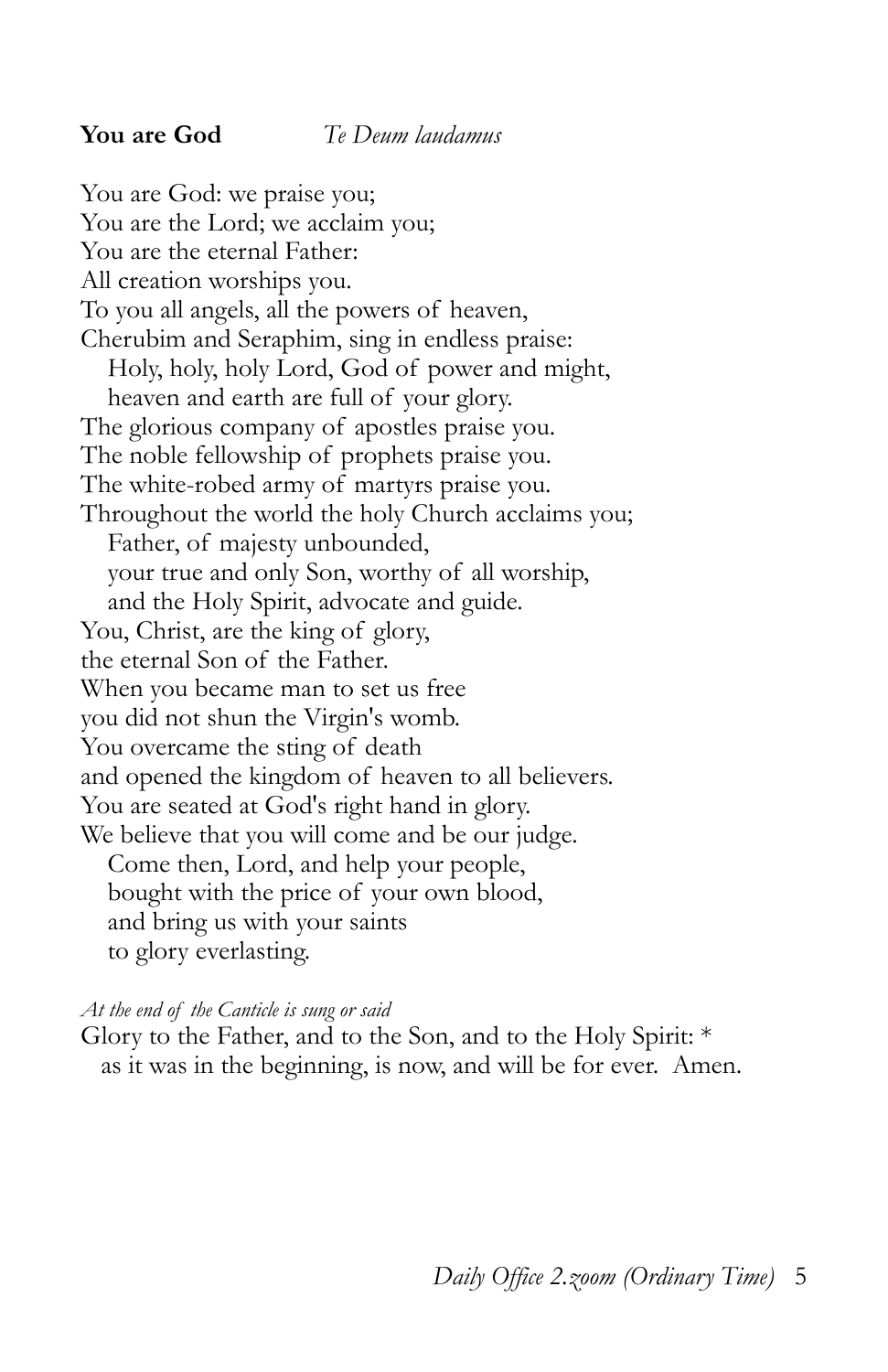#### **The Apostles' Creed**

I believe in God, the Father almighty, creator of heaven and earth. I believe in Jesus Christ, his only Son, our Lord. He was conceived by the power of the Holy Spirit and born of the Virgin Mary. He suffered under Pontius Pilate, was crucified, died, and was buried. He descended to the dead. On the third day he rose again. He ascended into heaven, and is seated at the right hand of the Father. He will come again to judge the living and the dead.

I believe in the Holy Spirit, the holy catholic Church, the communion of saints, the forgiveness of sins, the resurrection of the body, and the life everlasting. Amen.

# The Prayers

| <i>Officiant</i> | The Lord be with you. |
|------------------|-----------------------|
| People           | And also with you.    |
| Officiant        | Let us pray.          |

*Officiant and People*

Our Father, who art in heaven, hallowed be thy Name,

thy kingdom come, thy will be done, on earth as it is in heaven.

Give us this day our daily bread.

And forgive us our trespasses,

as we forgive those who trespass against us.

And lead us not into temptation, but deliver us from evil.

For thine is the kingdom, and the power, and the glory,

for ever and ever. Amen.

*Then follows one of these Suffrages in the form of Versicle & Response*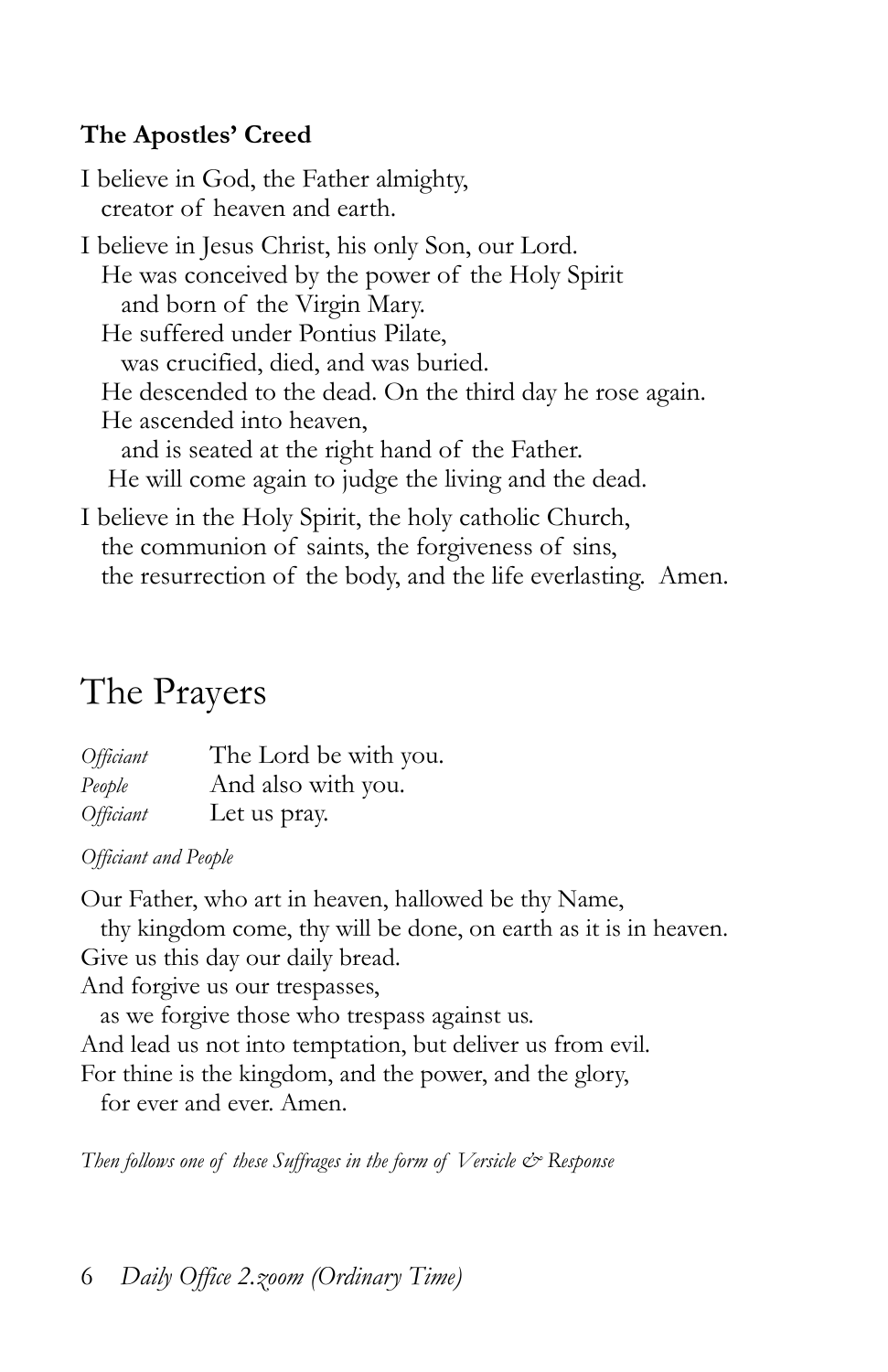#### **Suffrages A**

- V. Show us your mercy, O Lord;
- R. And grant us your salvation.
- V. Clothe your ministers with righteousness;
- R. Let your people sing with joy.
- V. Give peace, O Lord, in all the world;
- R. For only in you can we live in safety.
- V. Lord, keep this nation under your care;
- R. And guide us in the way of justice and truth.
- V. Let your way be known upon earth;
- R. Your saving health among all nations.
- V. Let not the needy, O Lord, be forgotten;
- R. Nor the hope of the poor be taken away.
- V. Create in us clean hearts, O God;
- R. And sustain us with your Holy Spirit.

## **Suffrages B**

- V. Save your people, Lord, and bless your inheritance;
- R. Govern and uphold them, now and always.
- V. Day by day we bless you;
- R. We praise your Name for ever.
- V. Lord, keep us from all sin today;
- R. Have mercy on us, Lord, have mercy.
- V. Lord, show us your love and mercy;
- R. For we put our trust in you.
- V. In you, Lord, is our hope;
- R. And we shall never hope in vain.

*Then follows the Collect of the Day and/or one of the following Collects*

*A Collect for the Renewal of Life (Monday)*

O God, the King eternal, whose light divides the day from the night and turns the shadow of death into the morning: Drive far from us all wrong desires, incline our hearts to keep your law, and guide our feet into the way of peace; that, having done your will with cheerfulness during the day, we may, when night comes, rejoice to give you thanks; through Jesus Christ our Lord. *Amen.*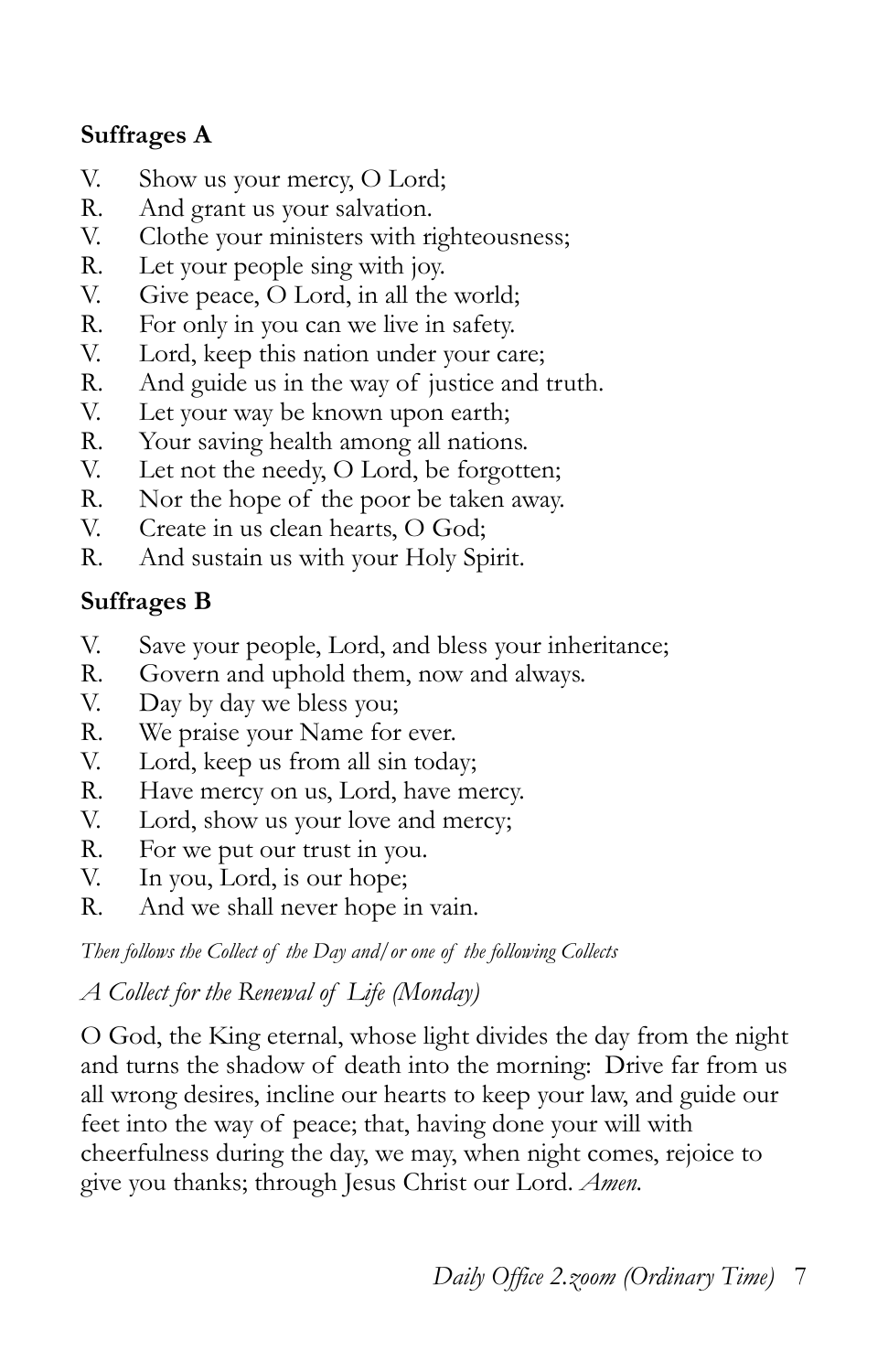## *A Collect for Peace (Tuesday)*

O God, the author of peace and lover of concord, to know you is eternal life and to serve you is perfect freedom: Defend us, you humble servants, in all assaults of our enemies; that we, surely trusting in your defense, may not fear the power of any adversaries; through the might of Jesus Christ our Lord. *Amen.* 

# *A Collect for Grace (Wednesday)*

Lord God, almighty and everlasting Father, you have brought us in safety to this new day: Preserve us with your mighty power, that we may not fall into sin nor be overcome by adversity; and in all we do, direct us to the fulfilling of your purpose; through Jesus Christ our Lord. *Amen.*

# *A Collect for Guidance (Thursday)*

Heavenly Father, in you we live and move and have our being: We humbly pray you so to guide and govern us by your Holy Spirit, that in all the cares and occupations of our life we may not forget you, but may remember that we are ever walking in your sight; through Jesus Christ our Lord. *Amen.*

# *A Collect for Endurance (Friday)*

Almighty God, whose most dear Son went not up to joy but first he suffered pain, and entered not into glory before he was crucified: Mercifully grant that we, walking in the way of the cross, may find it none other than the way of life and peace; through Jesus Christ our Lord. *Amen.*

# *A Collect for Rest (Saturday)*

Almighty God, who after the creation of the world rested from all you works and sanctified a day of rest for all your creatures: Grant that we, putting away all earthly anxieties, may be duly prepared for the service of your sanctuary, and that our rest here upon earth may be a preparation for the eternal rest promised to your people in heaven; through Jesus Christ our Lord. *Amen.*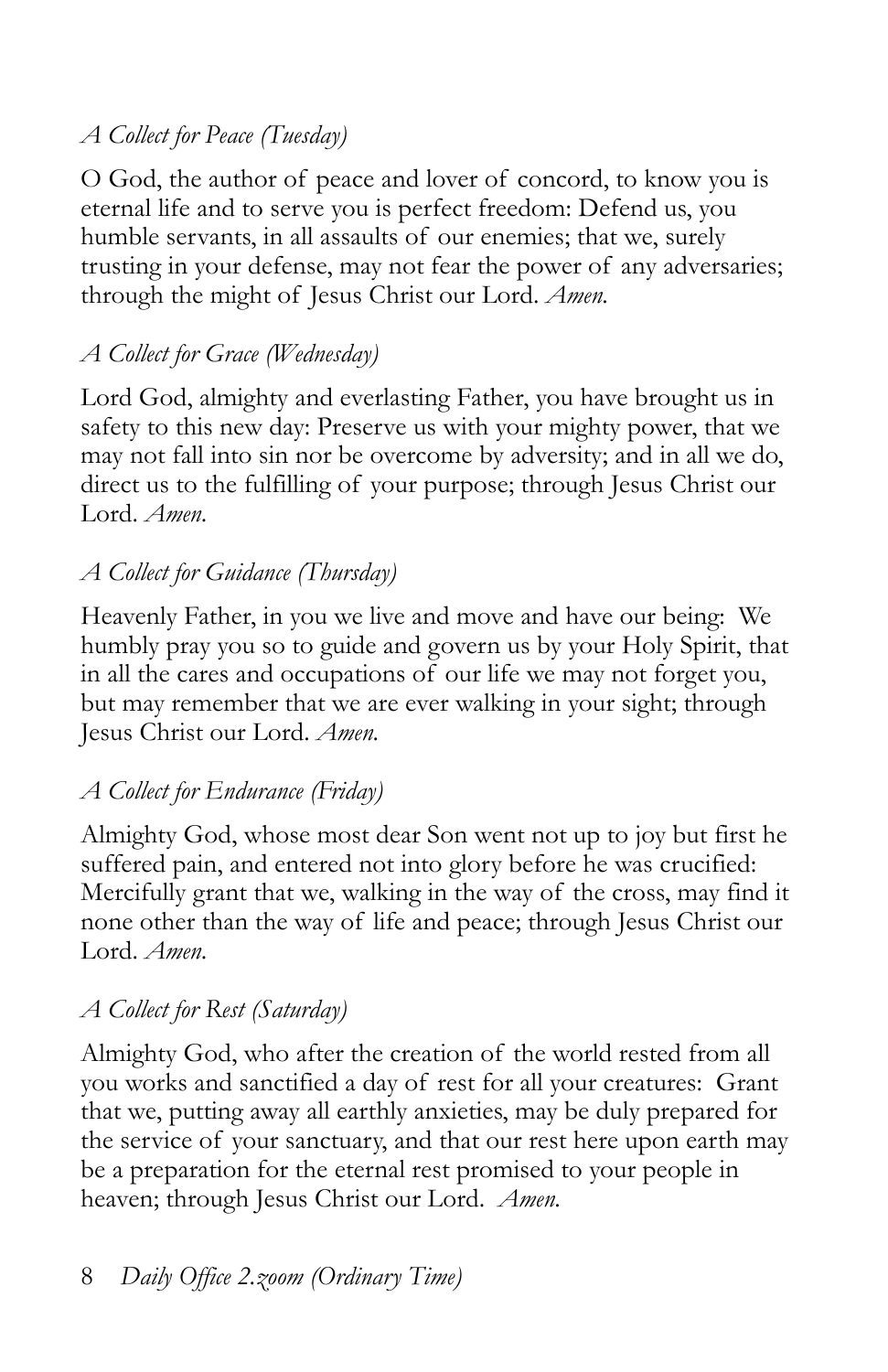#### *One of these prayers for mission is added*

Almighty and everlasting God, by whose Spirit the whole body of your faithful people is governed and sanctified: Receive our supplications and prayers which we offer before you for all members of your holy Church, that in their vocation and ministry they may truly and devoutly serve you; through Jesus Christ our Lord. *Amen*.

*or this*

O God, you have made of one blood all the peoples of the earth, and sent your blessed Son to preach peace to those who are far off and to those who are near: Grant that people everywhere may seek after you and find you; bring the nations into your fold; pour out your Spirit upon all flesh; and hasten the coming of your kingdom; through Jesus Christ our Lord. *Amen.*

*or this*

Lord Jesus Christ, you stretched out your arms of love on the hard wood of the cross that everyone might come within the reach of your saving embrace: So clothe us in your Spirit that we, reaching forth our hands in love, may bring those who do not know you to the knowledge and love of you; for the honor of your Name. *Amen*.

*Please "unmute" to add other intercessions and thanksgivings.*

*Before the close of the Office, either of the following may be used:*

*The General Thanksgiving*

Almighty God, Father of all mercies, we your unworthy servants give you humble thanks for all your goodness and lovingkindness to us and to all whom you have made. We bless you for our creation, preservation, and all the blessings of this life; but above all for your immeasurable love in the redemption of the world by our Lord Jesus Christ; for the means of grace, and for the hope of glory. And, we pray, give us such an awareness of your mercies, that with truly thankful hearts we may show forth your praise,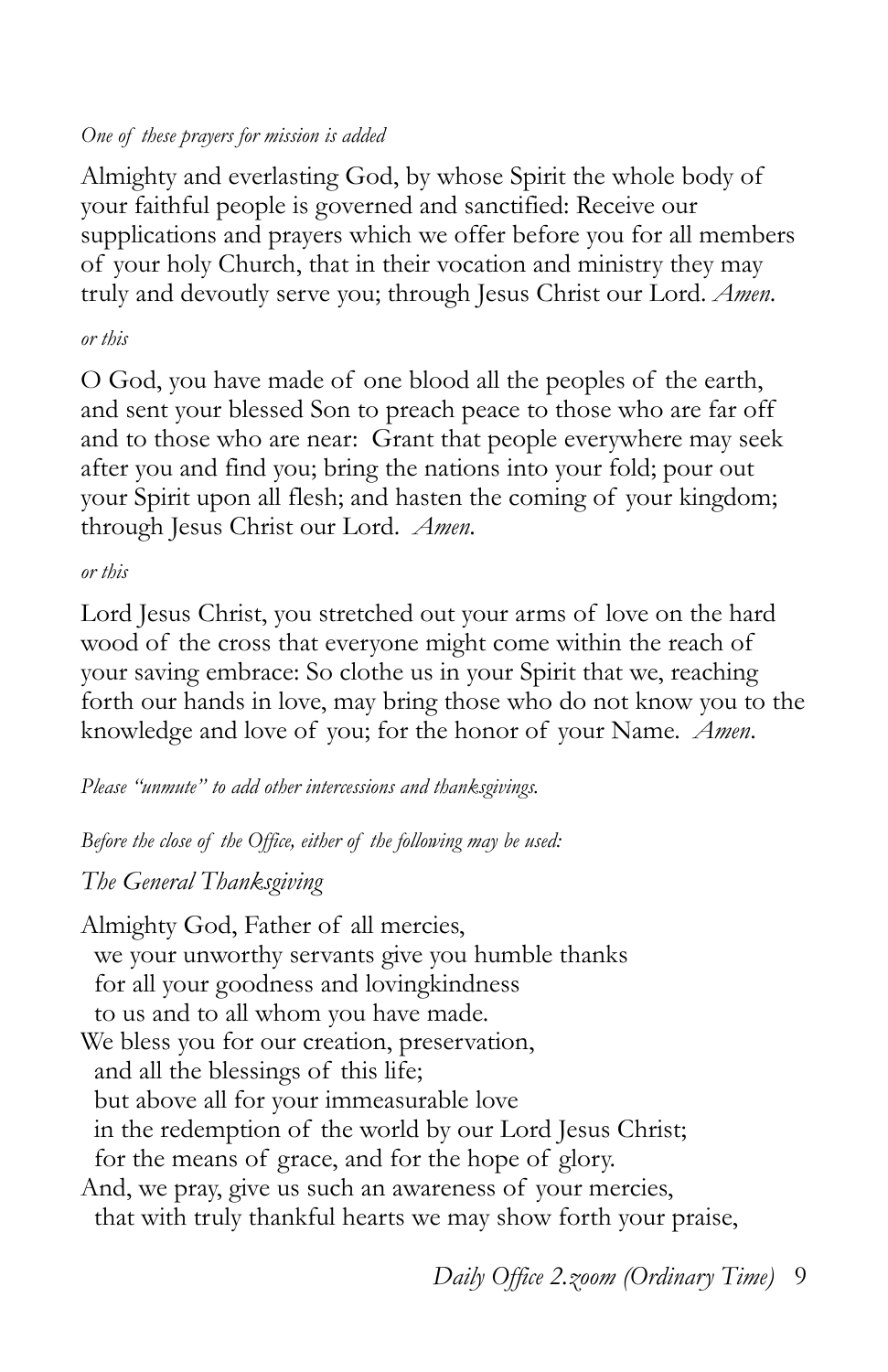not only with our lips, but in our lives, by giving up our selves to your service, and by walking before you in holiness and righteousness all our days; through Jesus Christ our Lord, to whom, with you and the Holy Spirit, be honor and glory throughout all ages. *Amen.* 

#### *A Prayer of St. Chrysostom*

Almighty God, you have given us grace at this time with one accord to make our common supplication to you; and you have promised through your wellbeloved Son that when two or three are gathered together in his Name you will be in the midst of them: Fulfill now, O Lord, our desires and petitions as may be best for us; granting us in this world knowledge of your truth, and in the age to come life everlasting. *Amen.*

| Officiant | Let us bless the Lord. |
|-----------|------------------------|
| People    | Thanks be to God.      |

*The Officiant may then conclude with one of the following*

The grace of our Lord Jesus Christ, and the love of God, and the fellowship of the Holy Spirit, be with us all evermore. *Amen. 2 Cor 13:14*

May the God of hope fill us with all joy and peace in believing through the power of the Holy Spirit. *Amen. Romans 15:13*

Glory to God whose power, working in us, can do infinitely more than we can ask or imagine: Glory to him from generation to generation in the Church, and in Christ Jesus for ever and ever. *Amen. Ephesians 3:20, 21*

*Afterward the Zoom meeting will be left "on" for a few minutes in case you would like to catch up with others in the group.*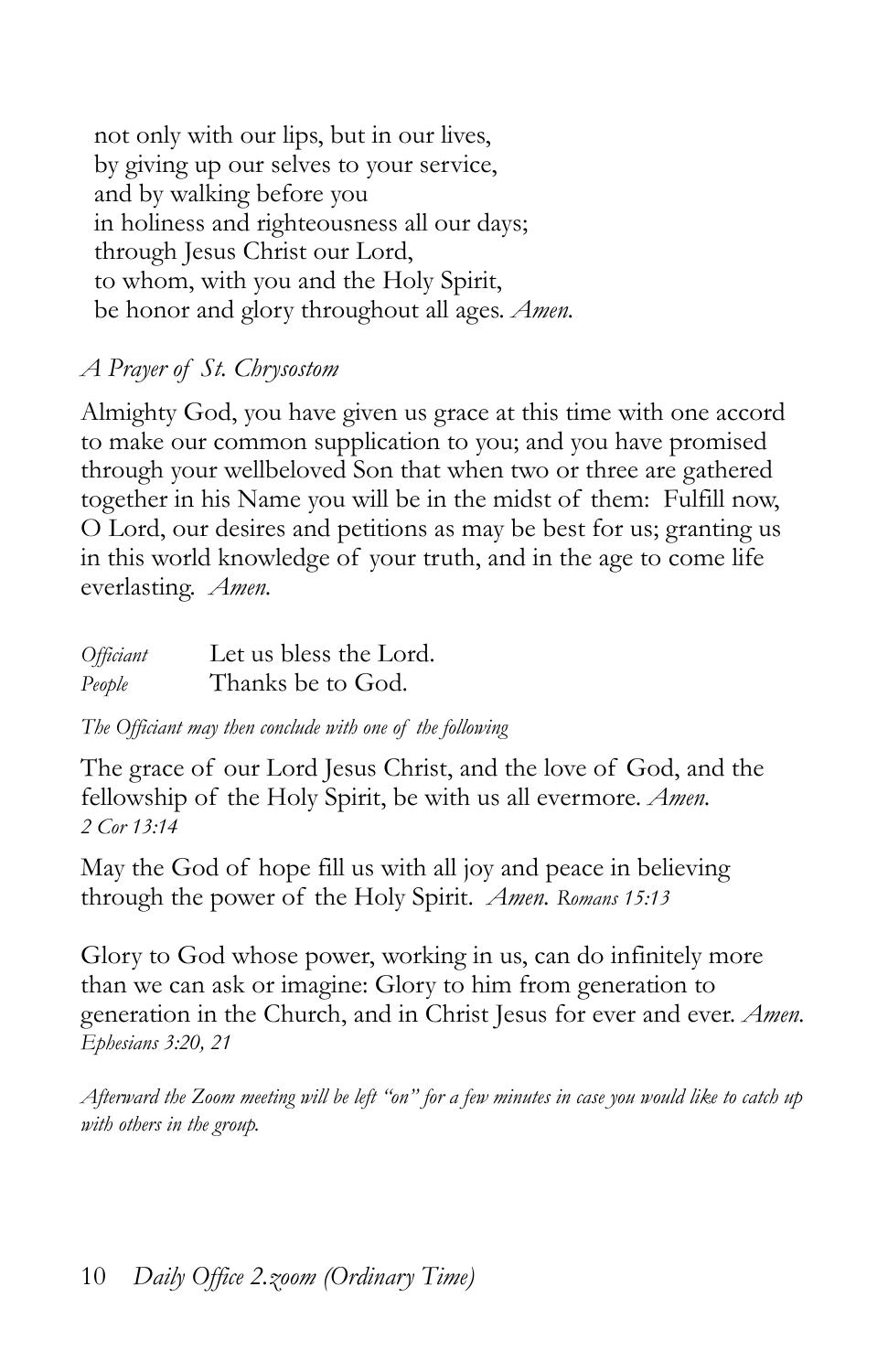*Daily Office 2.zoom (Ordinary Time)* 11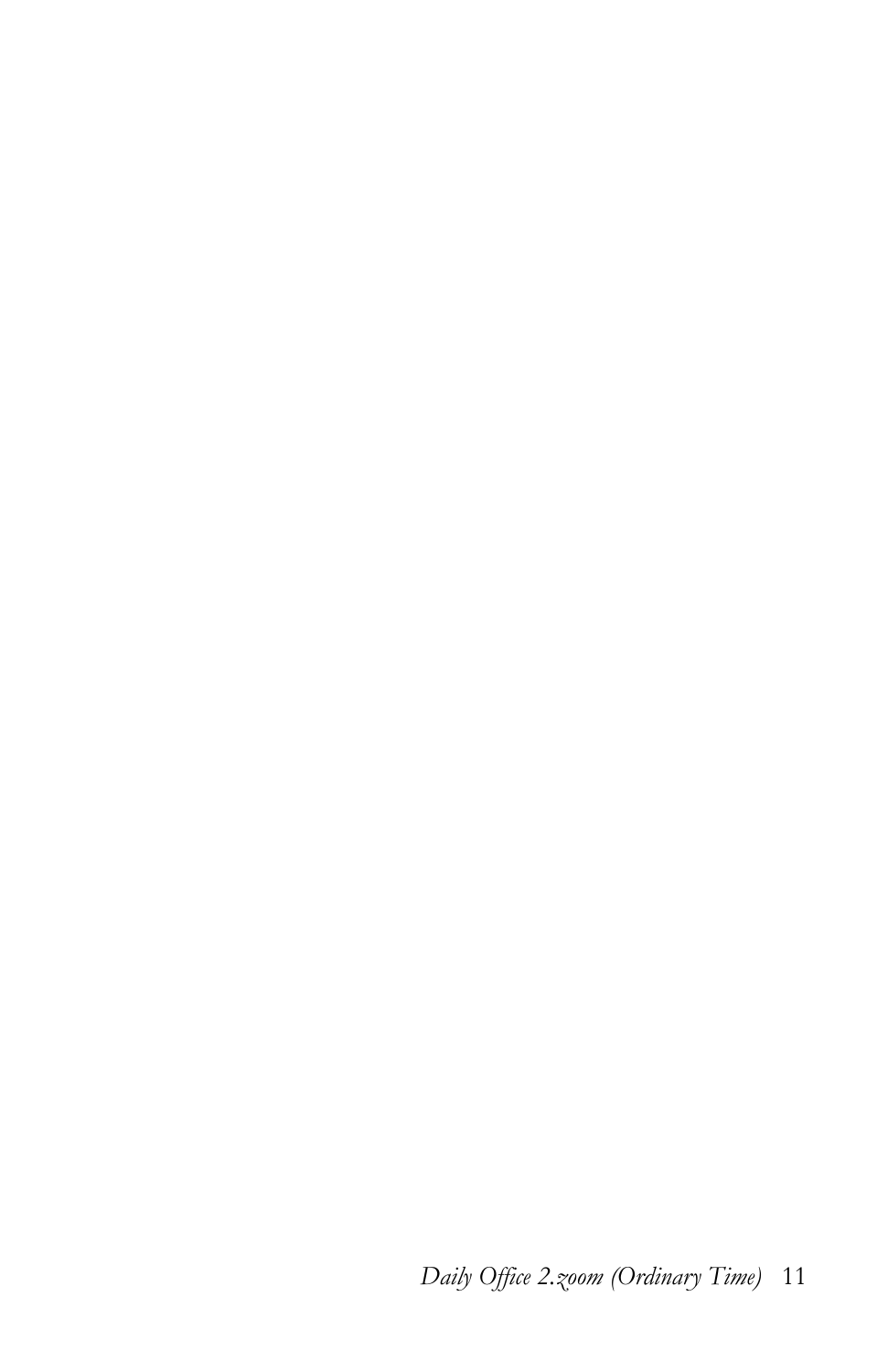# The Daily Office: Evening Prayer: Rite 2.zoom

*Please "mute" your microphone using blue box at the right-hand corner of your video screen. This will allow you to respond with the leader, but not create additional sound or distraction for others in the group. The leader will tell you when to "unmute."*

## **Opening Sentences**

Let my prayer be set forth in your sight as incense, the lifting up of my hands as the evening sacrifice. *Psalm 141:2*

Grace to you and peace from God our Father and from the Lord Jesus Christ. *Philippians 1:2*

Worship the Lord in the beauty of holiness; let the whole earth tremble before him. *Psalm 96:9*

Yours is the day, O God, yours also the night; you established the moon and the sun. You fixed all the boundaries of the earth; you made both summer and winter. *Psalm 74:15,16*

I will bless the Lord who gives me counsel; my heart teaches me, night after night. I have set the Lord always before me; because he is at my right hand, I shall not fall. *Psalm 16:7,8*

Seek him who made the Pleiades and Orion, and turns deep darkness into the morning, and darkens the day into night; who calls for the waters of the sea and pours them out upon the surface of the earth: The Lord is his name. *Amos 5:8*

If I say, "Surely the darkness will cover me, and the light around me turn to night," darkness is not dark to you, O Lord; the night is as bright as the day; darkness and light to you are both alike. *Ps 139:10, 11*

Jesus said, "I am the light of the world; whoever follows me will not walk in darkness, but will have the light of life." *John 8:12*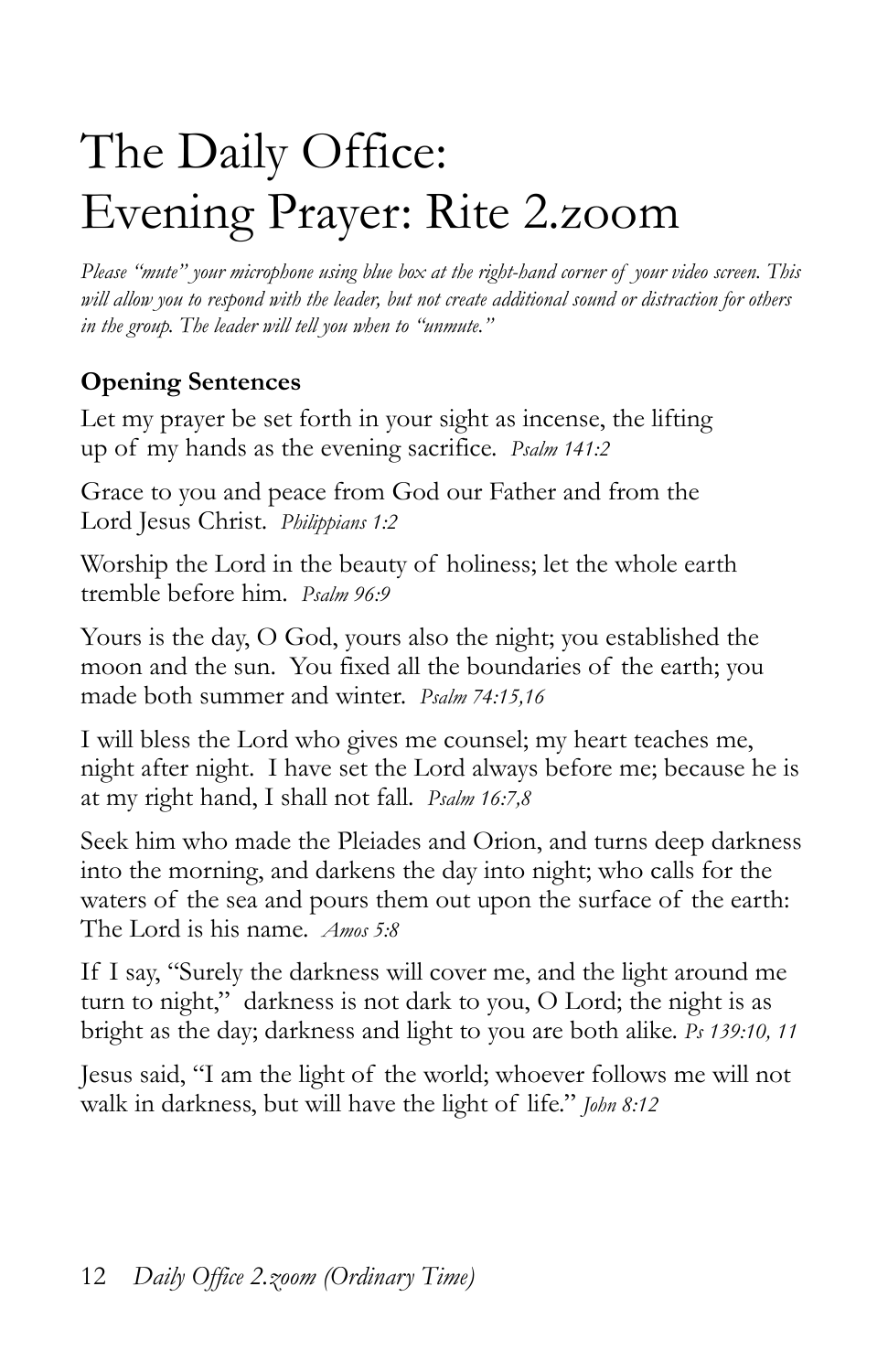## **Confession of Sin**

*Officiant* Let us confess our sins against God and our neighbor.

*Silence may be kept.*

#### *Officiant and People*

Most merciful God, we confess that we have sinned against you in thought, word, and deed, by what we have done, and by what we have left undone. We have not loved you with our whole heart; we have not loved our neighbors as ourselves. We are truly sorry and we humbly repent. For the sake of your Son Jesus Christ, have mercy on us and forgive us; that we may delight in your will, and walk in your ways, to the glory of your Name. Amen.

#### *The officiant alone says*

Almighty God have mercy on us, forgive us all our sins through our Lord Jesus Christ, strengthen us in all goodness, and by the power of the Holy Spirit keep us in eternal life. *Amen.*

# The Invitatory and Psalter

| Officiant | Lord, open our lips.                      |
|-----------|-------------------------------------------|
| People    | And our mouth shall proclaim your praise. |

#### *Officiant and People*

Glory to the Father, and to the Son, and to the Holy Spirit: as it was in the beginning, is now, and will be for ever. Amen.

*Then the Phos Hilaron, said in unison (on "mute"):*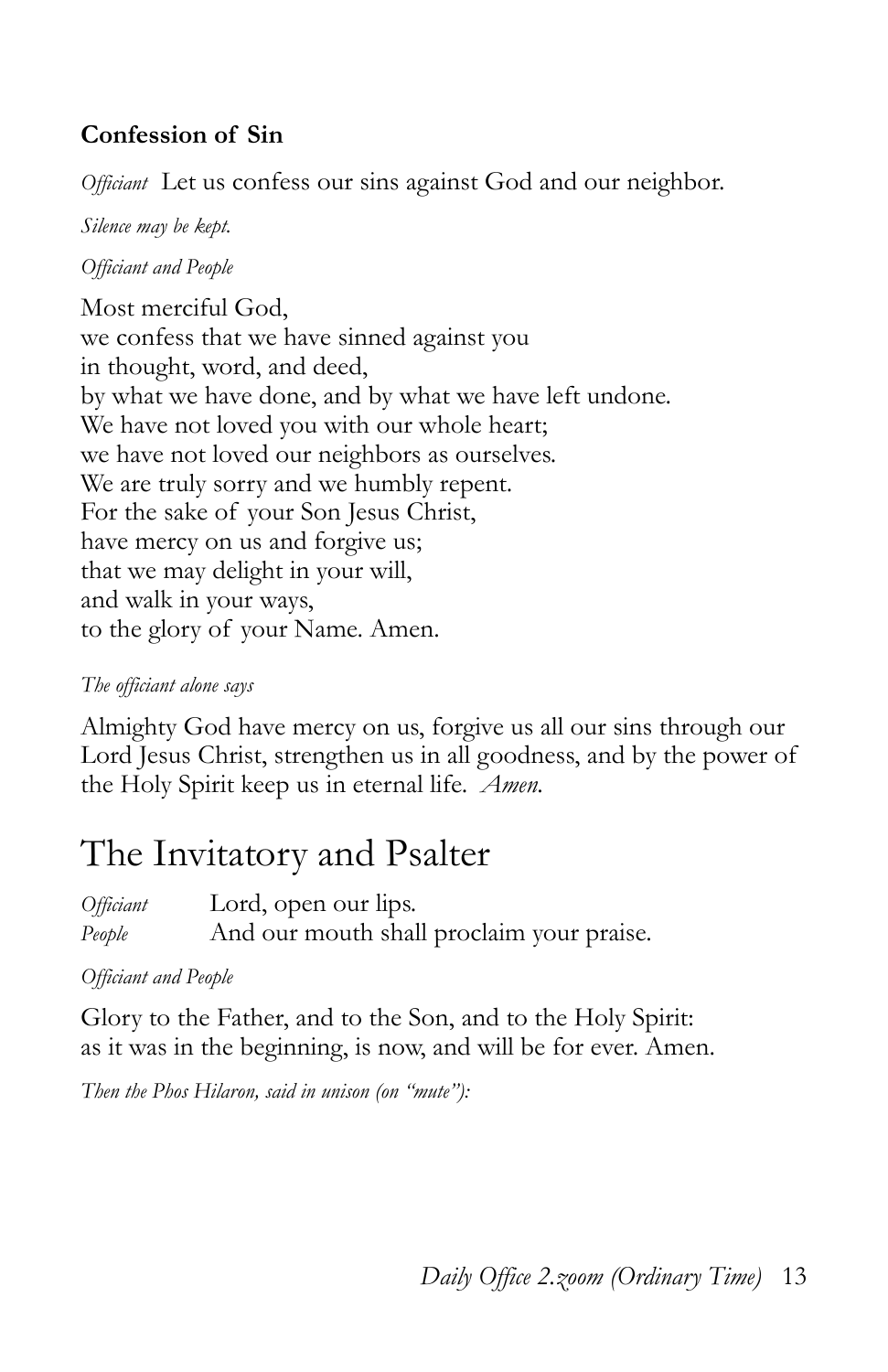#### **O Gracious Light** *Phos hilaron*

O gracious Light, pure brightness of the everliving Father in heaven, O Jesus Christ, holy and blessed! Now as we come to the setting of the sun, and our eyes behold the vesper light, we sing your praises, O God: Father, Son, and Holy Spirit. You are worthy at all times to be praised by happy voices, O Son of God, O Giver of life, and to be glorified through all the worlds.

#### **The Appointed Psalm**

*At the end of the Psalm is said:*

Glory to the Father, and to the Son, and to the Holy Spirit: \* as it was in the beginning, is now, and will be for ever. Amen.

# The Lessons

*After each Lesson the Reader may say*

| <i>Officiant</i> | The Word of the Lord. |
|------------------|-----------------------|
| People           | Thanks be to God.     |

*Any of the following canticles may be said or sung after each lesson:*

**The Song of Mary** *Magnificat, from Luke 1*

My soul proclaims the greatness of the Lord, my spirit rejoices in God my Savior; \* for he has looked with favor on his lowly servant. From this day all generations will call me blessed: \* the Almighty has done great things for me, and holy is his Name. He has mercy on those who fear him \* in every generation. He has shown the strength of his arm, \* he has scattered the proud in their conceit. He has cast down the mighty from their thrones, \* and has lifted up the lowly. He has filled the hungry with good things, \*

14 *Daily Office 2.zoom (Ordinary Time)*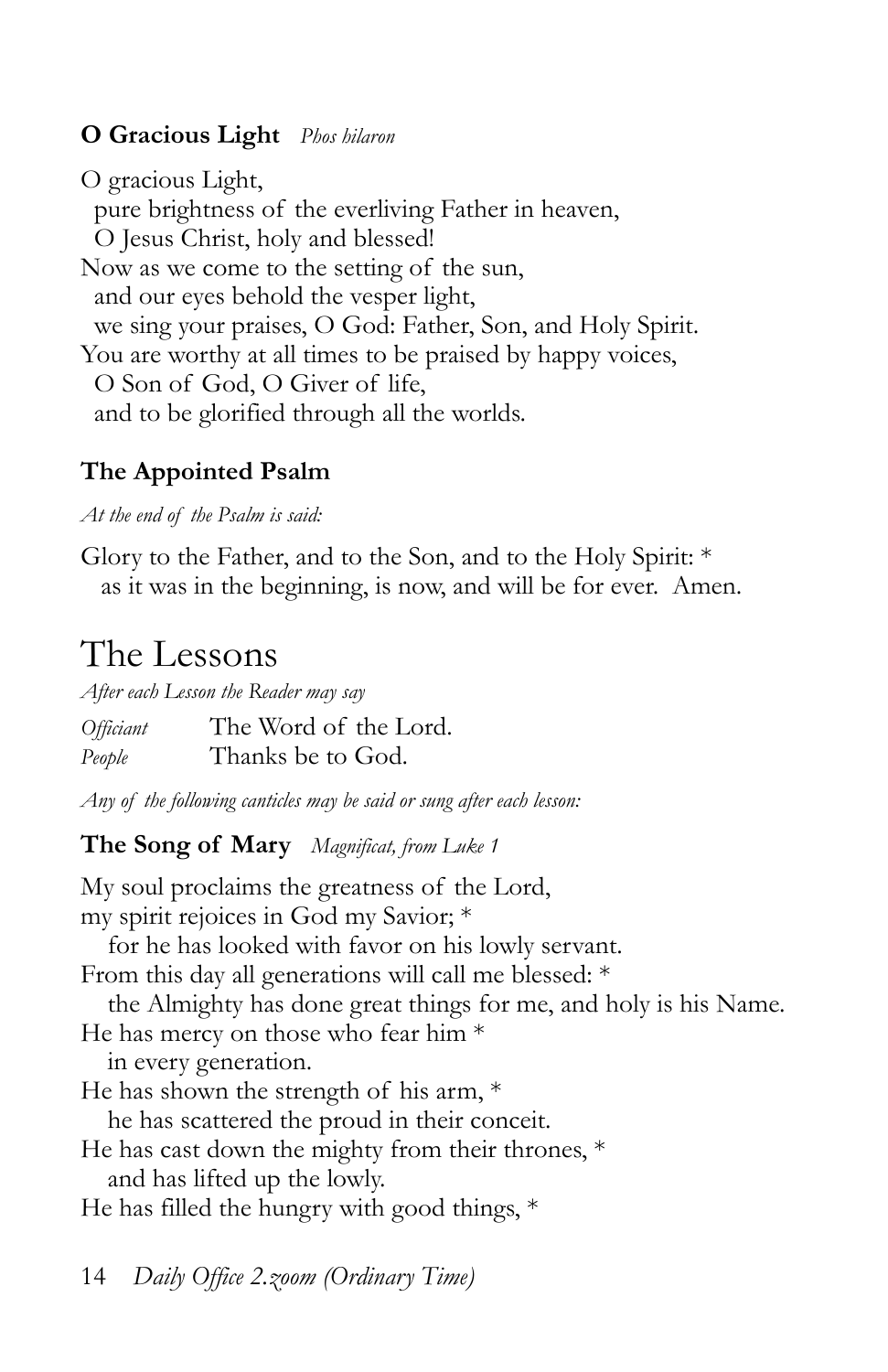and the rich he has sent away empty. He has come to the help of his servant Israel, \* for he has remembered his promise of mercy, The promise he made to our fathers, \* to Abraham and his children for ever.

#### **The Song of Simeon** *Nunc dimittis, from Luke 2 (Spoken)*

Lord, you now have set your servant free \* to go in peace as you have promised; For these eyes of mine have seen the Savior, \* whom you have prepared for all the world to see: A Light to enlighten the nations, \* and the glory of your people Israel.

#### **The Song of Simeon** *Sung to the tune of Land of Rest*

Lord, bid your servant go in peace; your word is now fulfilled. These eyes have seen salvation's dawn, this child so long foretold.

This is the Savior of the world, the Gentiles' promised light, God's glory dwelling in our midst, the joy of Israel.

#### **The Apostles' Creed**

*Officiant and People together (on "mute")*

I believe in God, the Father almighty, creator of heaven and earth.

I believe in Jesus Christ, his only Son, our Lord. He was conceived by the power of the Holy Spirit and born of the Virgin Mary. He suffered under Pontius Pilate, was crucified, died, and was buried. He descended to the dead. On the third day he rose again.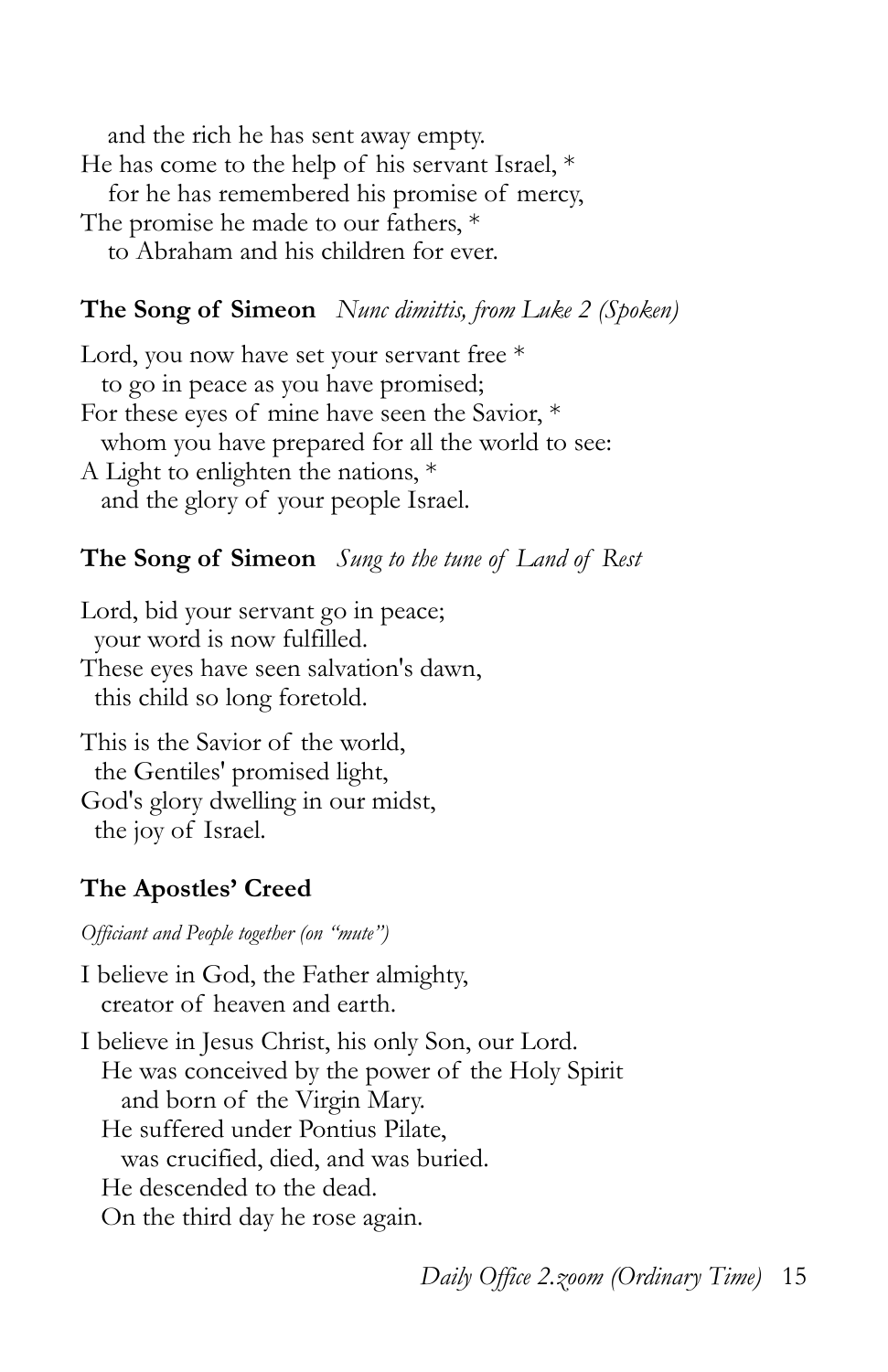He ascended into heaven, and is seated at the right hand of the Father. He will come again to judge the living and the dead.

I believe in the Holy Spirit, the holy catholic Church, the communion of saints, the forgiveness of sins, the resurrection of the body, and the life everlasting. Amen.

# The Prayers

| <i>Officiant</i> | The Lord be with you. |
|------------------|-----------------------|
| People           | And also with you.    |
| Officiant        | Let us pray.          |

*Officiant and People*

Our Father, who art in heaven, hallowed be thy Name,

thy kingdom come, thy will be done, on earth as it is in heaven.

Give us this day our daily bread.

And forgive us our trespasses,

as we forgive those who trespass against us.

And lead us not into temptation, but deliver us from evil.

For thine is the kingdom, and the power, and the glory,

for ever and ever. Amen.

*Then follows one of these Suffrages in the form of Versicle*  $\breve{c}$  *Response* 

# **Suffrages A**

- V. Show us your mercy, O Lord;
- R. And grant us your salvation.
- V. Clothe your ministers with righteousness;
- R. Let your people sing with joy.
- V. Give peace, O Lord, in all the world;
- R. For only in you can we live in safety.
- V. Lord, keep this nation under your care;
- R. And guide us in the way of justice and truth.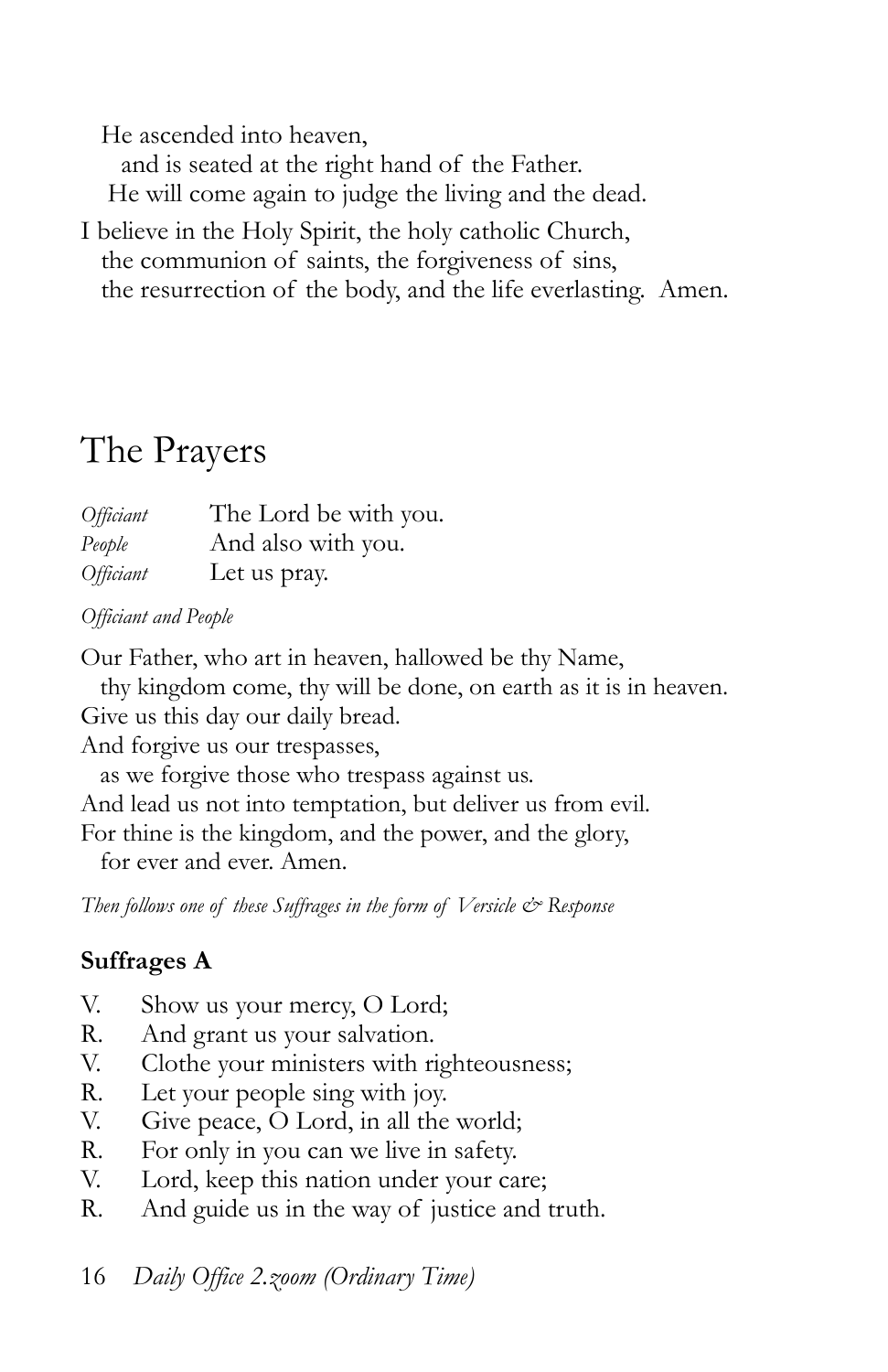- V. Let your way be known upon earth;
- R. Your saving health among all nations.
- V. Let not the needy, O Lord, be forgotten;
- R. Nor the hope of the poor be taken away.
- V. Create in us clean hearts, O God;
- R. And sustain us with your Holy Spirit.

# **Suffrages B**

That this evening may be holy, good, and peaceful, *We entreat you, O Lord.*

That your holy angels may lead us in paths of peace and goodwill, *We entreat you, O Lord*.

That we may be pardoned and forgiven for our sins and offenses, *We entreat you, O Lord*.

That there may be peace to your Church and to the whole world, *We entreat you, O Lord*.

That we may depart this life in your faith and fear, and not be condemned before the great judgment seat of Christ, *We entreat you, O Lord*.

That we may be bound together by your Holy Spirit in the communion of all your saints, entrusting one another and all our life to Christ, *We entreat you, O Lord.*

*Then follows the Collect of the Day and/or one of the following Collects*

# *A Collect for Peace (Monday)*

Most holy God, the source of all good desires, all right judgments, and all just works: Give to us, your servants, that peace which the world cannot give, so that our minds may be fixed on the doing of your will, and that we, being delivered from the fear of all enemies, may live in peace and quietness; through the mercies of Christ Jesus our Savior. *Amen.*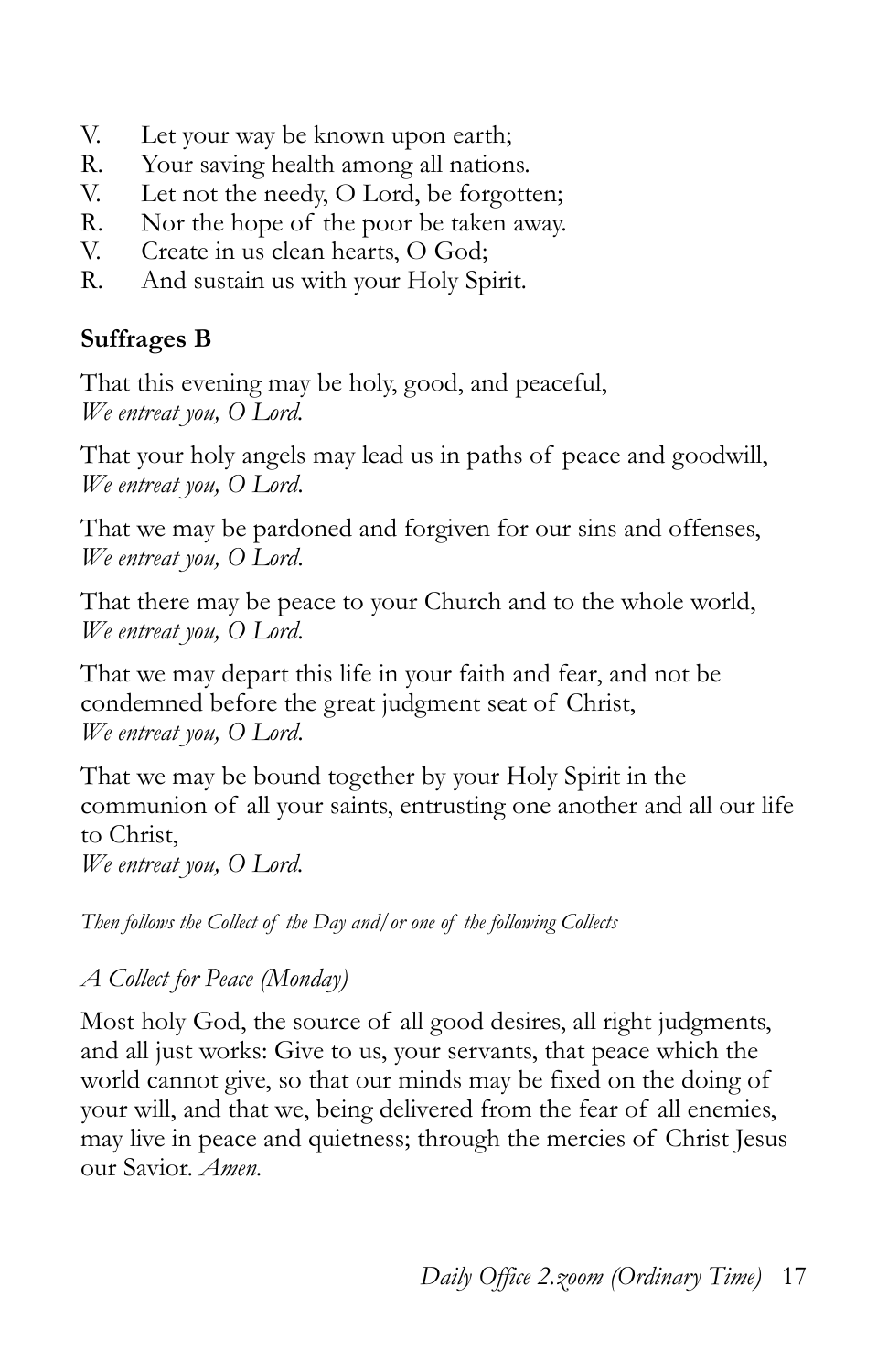# *A Collect for Aid against Perils (Tuesday)*

Be our light in the darkness, O Lord, and in your great mercy defend us from all perils and dangers of this night; for the love of your only Son, our Savior Jesus Christ. *Amen*.

# *A Collect for Protection (Wednesday)*

O God, the life of all who live, the light of the faithful, the strength of those who labor, and the repose of the dead: We thank you for the blessings of the day that is past, and humbly ask for your protection through the coming night. Bring us in safety to the morning hours; through him who died and rose again for us, your Son our Savior Jesus Christ. *Amen*.

# *A Collect for the Presence of Christ (Thursday)*

Lord Jesus, stay with us, for evening is at hand and the day is past; be our companion in the way, kindle our hearts, and awaken hope, that we may know you as you are revealed in Scripture and the breaking of bread. Grant this for the sake of your love. *Amen. A Collect for Faith (Friday)*

Lord Jesus Christ, by your death you took away the sting of death: Grant to us your servants so to follow in faith where you have led the way, that we may at length fall asleep peacefully in you and wake up in your likeness; for your tender mercies' sake. *Amen*.

# *A Collect for the Eve of Worship (Saturday)*

O God, the source of eternal light: Shed forth your unending day upon us who watch for you, that our lips may praise you, our lives may bless you, and our worship on the morrow give you glory; through Jesus Christ our Lord. *Amen.*

## *One of these prayers for mission is added*

O God and Father of all, whom the whole heavens adore: Let the whole earth also worship you, all nations obey you, all tongues confess and bless you, and men and women everywhere love you and serve you in peace; through Jesus Christ our Lord. *Amen.*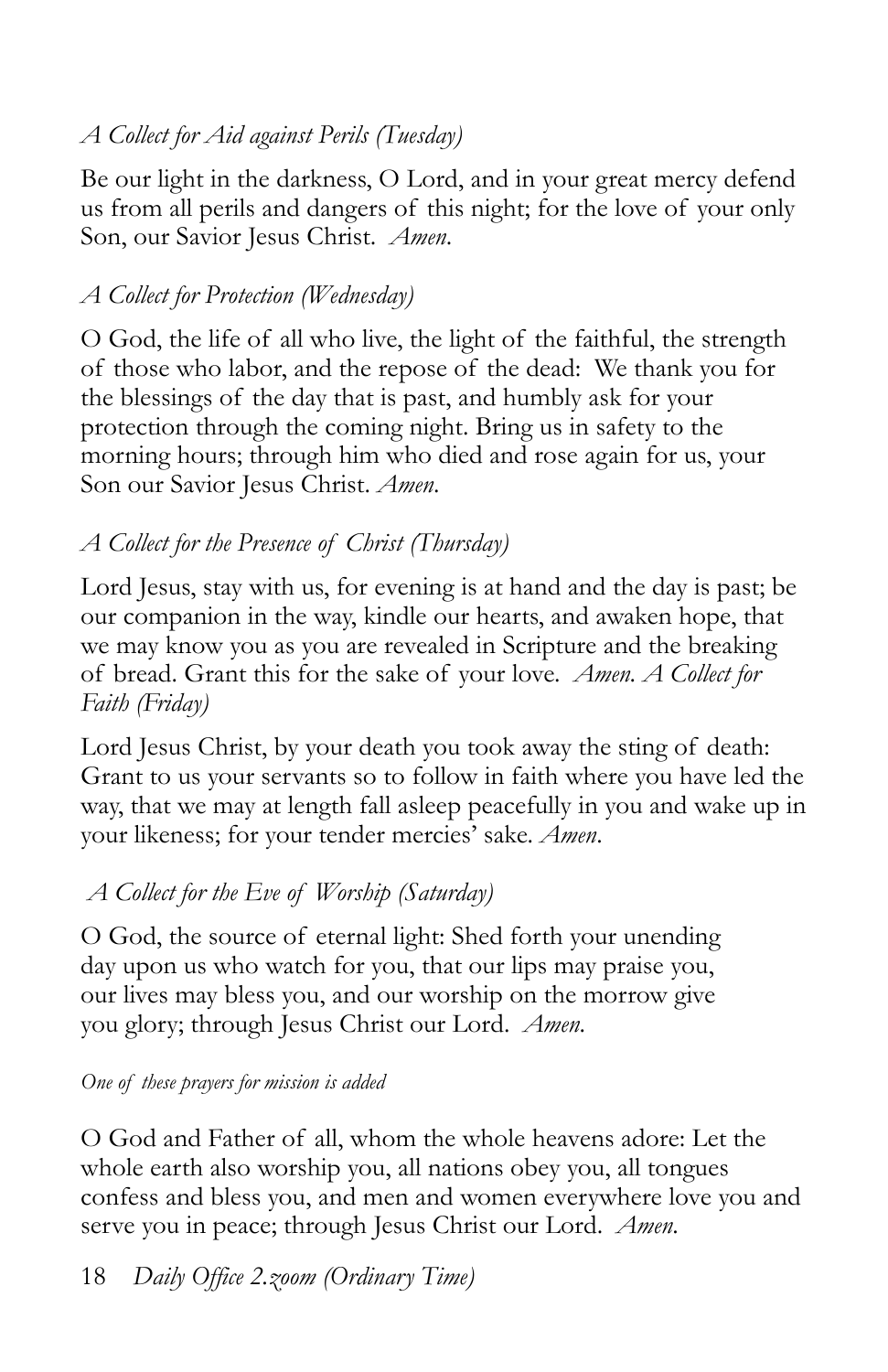#### *or this*

Keep watch, dear Lord, with those who work, or watch, or weep this night, and give your angels charge over those who sleep. Tend the sick, Lord Christ; give rest to the weary, bless the dying, soothe the suffering, pity the afflicted, shield the joyous; and all for your love's sake. *Amen.*

#### *or this*

O God, you manifest in your servants the signs of your presence: Send forth upon us the Spirit of love, that in companionship with one another your abounding grace may increase among us; through Jesus Christ our Lord. *Amen.*

*Please "unmute" to add other intercessions and thanksgivings.*

*Before the close of the Office, either of the following may be used:*

#### *The General Thanksgiving*

Almighty God, Father of all mercies, we your unworthy servants give you humble thanks for all your goodness and loving kindness to us and to all whom you have made. We bless you for our creation, preservation, and all the blessings of this life; but above all for your immeasurable love in the redemption of the world by our Lord Jesus Christ; for the means of grace, and for the hope of glory. And, we pray, give us such an awareness of your mercies, that with truly thankful hearts we may show forth your praise, not only with our lips, but in our lives, by giving up our selves to your service, and by walking before you in holiness and righteousness all our days; through Jesus Christ our Lord, to whom, with you and the Holy Spirit, be honor and glory throughout all ages. *Amen.*